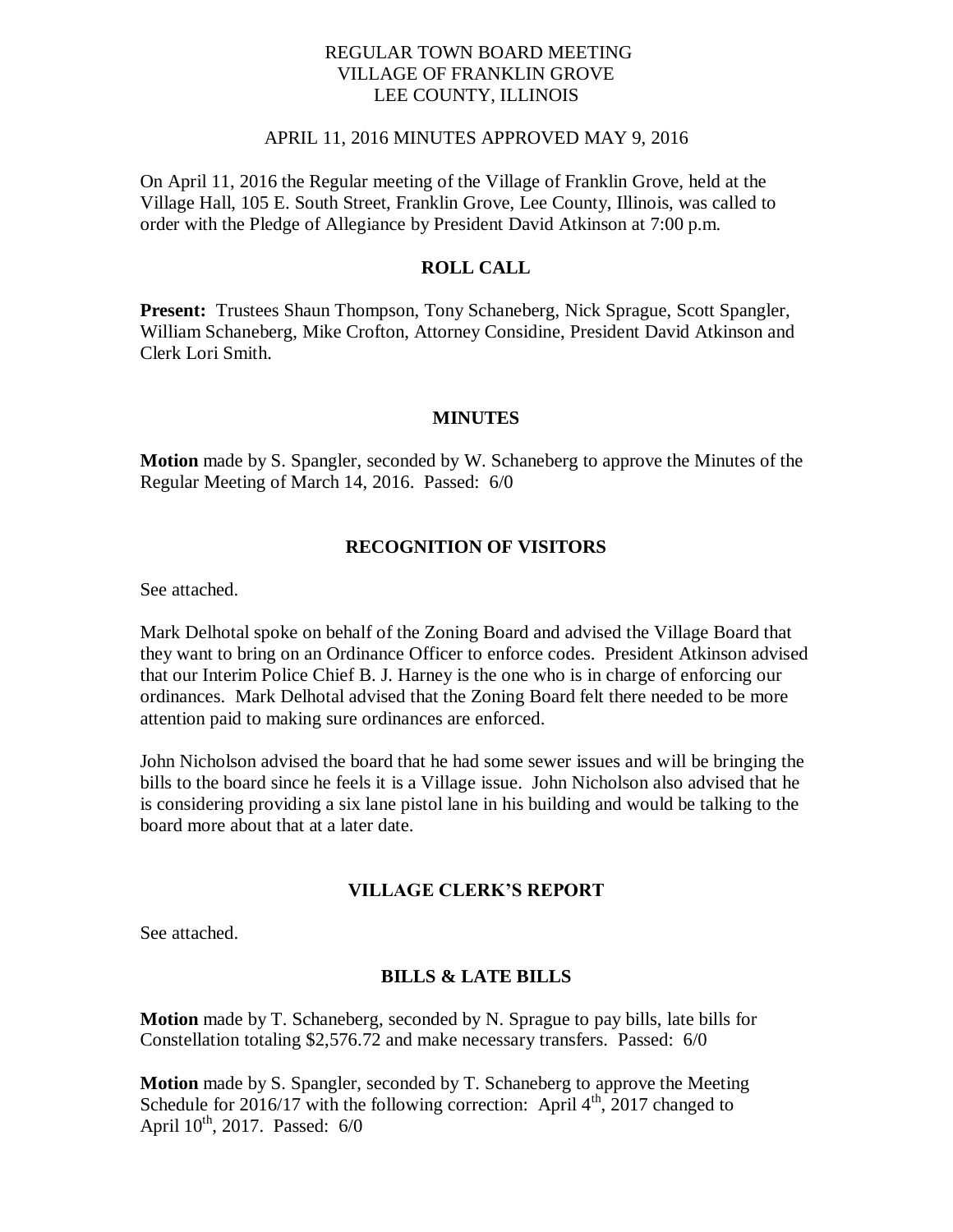## **POLICE REPORT**

See attached.

# **LEGAL ISSUES (Attorney Considine)**

Attorney Considine advised that Mr. Suski's attorney filed an appeal and the briefing is scheduled in May.

# **GENERAL**

**Motion** made by S. Spangler, seconded by T. Schaneberg to approve the following amendments to the existing variance for the Lincolnway Inn Bed and Breakfast as recommended by the Zoning Board:

- Amend signage from  $4 \times 6$  to  $4 \times 8$
- Amend bedrooms to 6 and occupants to 16
- Amend Fence to take out site barrier and change to rod iron fence

Passed: 6/0

# C**OMMITTEE REPORTS**

## **STREETS & ALLEYS**

(T. Schaneberg Chairman)

Trustee Schaneberg gave President Atkinson a packet that needs to be put on the agenda for next month with regards to monies spent for Motor Fuel Tax and General Fund.

President Atkinson advised that the alleys need to be scraped to the bottom of the pot holes and then gravel added and parkways need to be filled where there are holes.

## **WATER & SEWER**

(W. Schaneberg Chairman)

Trustee Schaneberg submitted a bill from Larry and Kathy Yocum for replacing blinds at the Women's Shelter.

# **COMMUNITY DEVELOPMENT**

(S. Thompson Chairman)

Trustee Sprague advised there are four Maple trees that need to be removed.